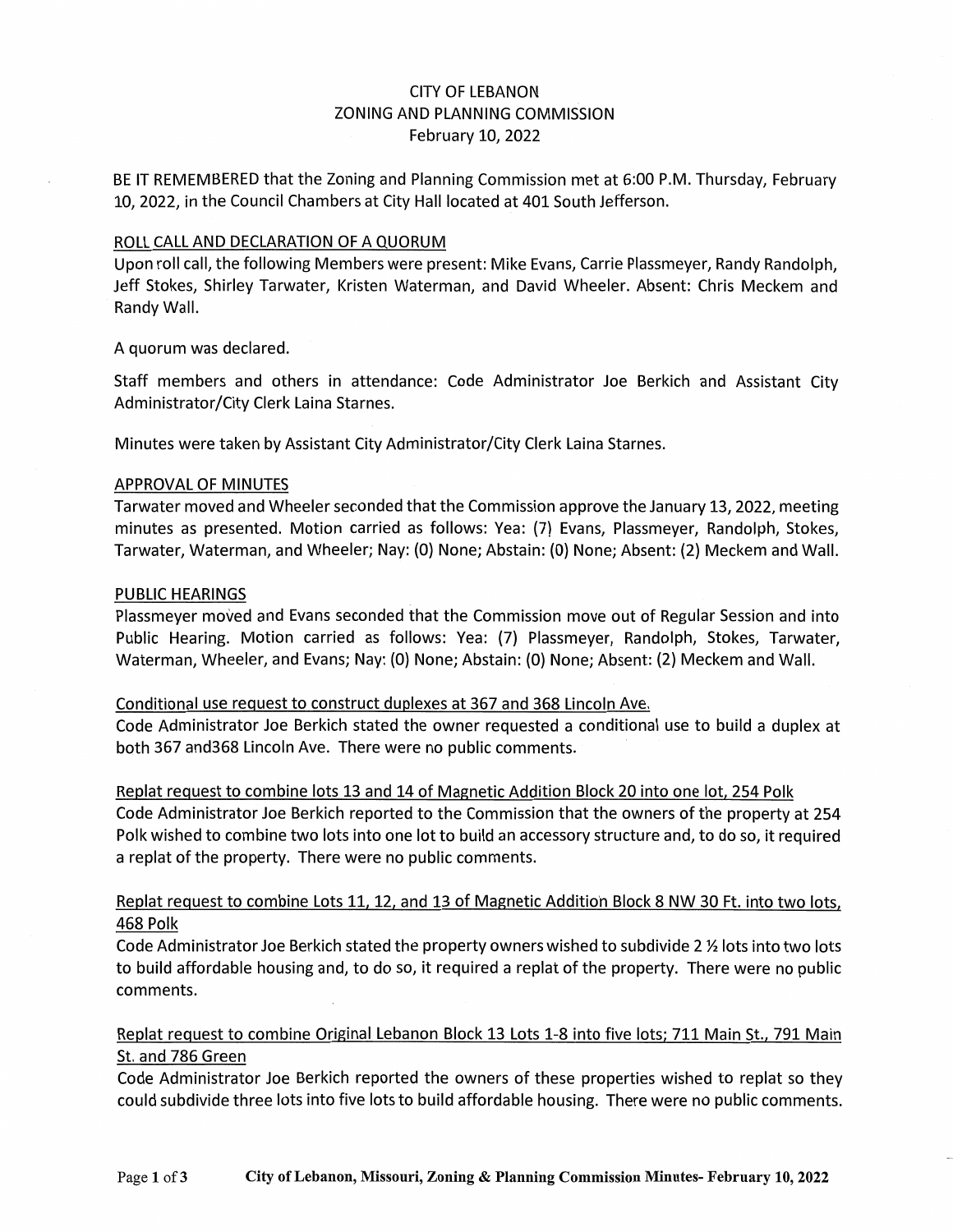## Replat request to combine Fremont Place Lots 14 and 15 into one lot, 2825 Charlton

Code Administrator Joe Berkich reported the property owners wished to combine two lots into one lot to build an accessory structure requiring a replat. There were no public comments.

Tarwater moved and Plassmeyer seconded that the Commission move out of Public Hearing and back into Regular Session. Motion carried as follows: Yea: (7) Randolph, Stokes, Tarwater, Waterman, Wheeler, Evans, and Plassmeyer; Nay: {0) None; Abstain: {0) None; Absent: (2) Meckem and Wall.

# COMMISSION ACTION ON A CONDITIONAL USE REQUEST TO CONSTRUCT DUPLEXES AT 367 AND 368 LINCOLN AVE

Plassmeyer moved and Waterman seconded that the Commission approve a conditional use request to construct duplexes at 367 and 368 Lincoln Ave. Motion carried as follows: Yea: (7) Stokes, Tarwater, Waterman, Wheeler, Evans, Plassmeyer, and Randolph; Nay: (0) None; Abstain: (0) None; Absent: (2) Meckem and Wall.

# COMMISSION ACTION ON A REPLAT REQUEST TO COMBINE LOTS 13 AND 14 OF MAGNETIC ADDITION BLOCK 20 INTO ONE LOT, 254 POLK

Randolph moved and Tarwater seconded that the Commission approve a replat request to combine Lots 13 and 14 of Magnetic Addition Block 20 into one lot. Motion carried as follows: Yea: (7) Tarwater, Waterman, Wheeler, Evans, Plassmeyer, Randolph, and Stokes; Nay: {0) None; Abstain: {0) None; Absent: (2) Meckem and Wall.

# COMMISSION ACTION ON A REPLAT REQUEST TO COMBINE LOTS 11, 12, AND 13 OF MAGNETIC ADDITION BLOCK 8 NW 30 FT. INTO TWO LOTS, 468 POLK

Wheeler moved and Evans seconded that the Commission approve a replat request to combine Lots 11, 12, and 13 of Magnetic Addition Block 8 NW 30 ft. into two lots. Motion carried as follows: Yea: (7) Waterman, Wheeler, Evans, Plassmeyer, Randolph, Stokes, and Tarwater; Nay: (0) None; Abstain: {0) None; Absent: (2) Meckem and Wall.

# COMMISSION ACTION ON A REPLAT REQUEST TO COMBINE ORIGINAL LEBANON BLOCK 13 LOTS 1-8 INTO FIVE LOTS; 711 MAIN ST., 791 MAIN ST. AND 786 GREEN

Waterman moved and Plassmeyer seconded that the Commission approve a replat request to combine Original Lebanon Block 13 Lots 1-8 into five lots. Motion carried as follows: Yea: (7) Wheeler, Evans, Plassmeyer, Randolph, Stokes, Tarwater, and Waterman; Nay: {0) None; Abstain: {O) None; Absent: (2) Meckem and Wall.

## COMMISSION ACTION ON A REPLAT REQUEST TO COMBINE FREMONT PLACE LOTS 14 AND 15 INTO ONE LOT, 2825 CHARLTON

Tarwater moved and Evans seconded that the Commission approve a replat request to combine Fremont Place Lots 14 and 15 into one Lot. Motion carried as follows: Yea: {7) Evans, Plassmeyer, Randolph, Stokes, Tarwater, Waterman, and Wheeler; Nay: {0) None; Abstain: {0) None; Absent: (2) Meckem and Wall.

#### NC-NEIGHBORHOOD COMMERCIAL AND CL-LIMITED COMMERCIAL WORK SESSION

The discussion regarding NC Neighborhood Commercial and CL Limited Commercial zoning districts continued from the last work session. A large portion of the discussion targeted on the difference between short-term rentals and bed and breakfasts.